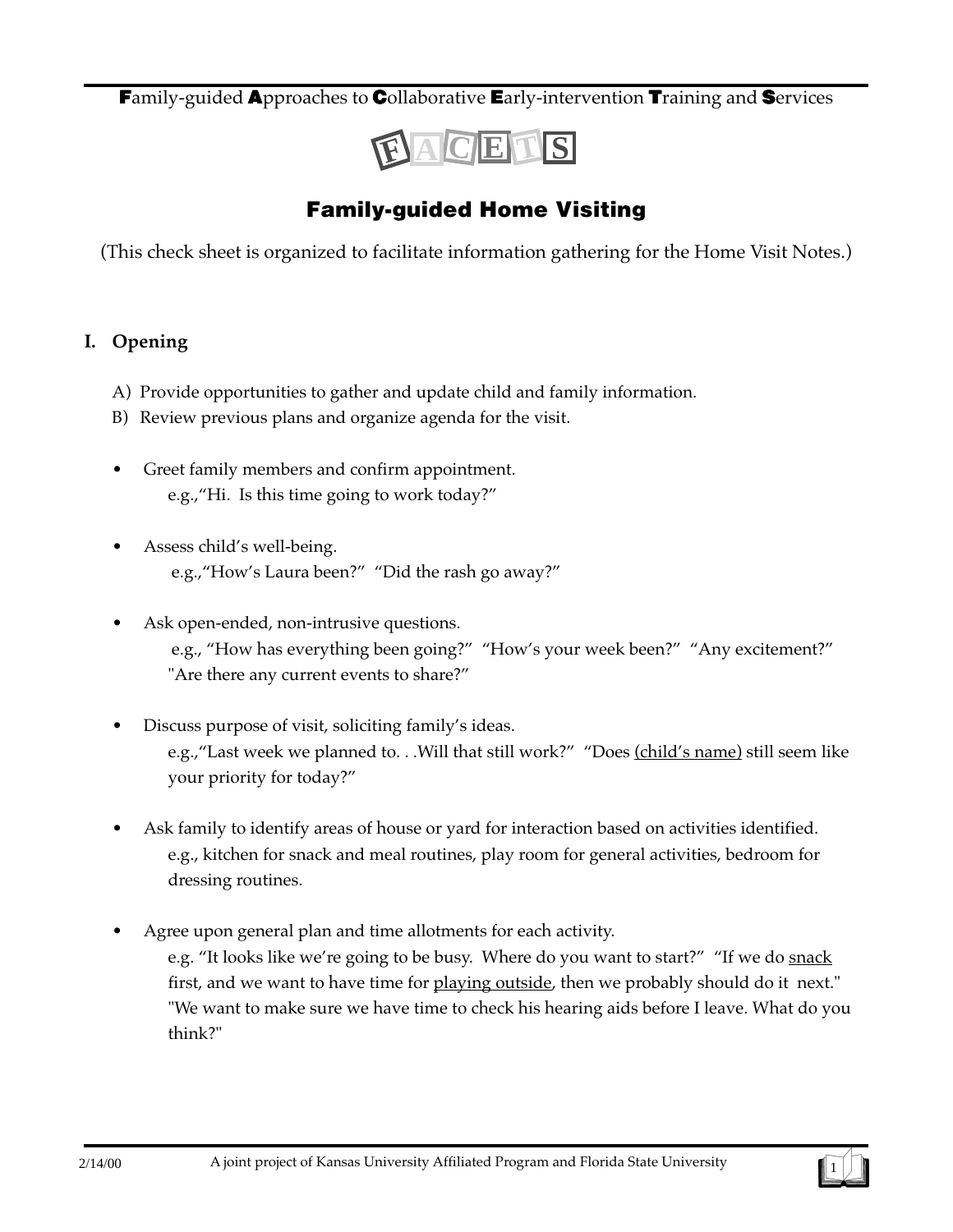#### **II. Outcomes Update**

#### **A. Child Outcomes:**

- 1) Collect data from family interventions.
- 2) Update progress and/or identify program revision needs.
- 3) Ensure satisfaction of family members.
- Review activities from last visit in relation to desired outcomes. e.g. "How have Marvin's leg pumps during diaper change been helping to strengthen his muscles?"
- Revisit identified child outcomes on IFSP and solicit family feedback on child's current status to keep the "big picture" in focus. e.g. "We're working on Cara's vocalizations to help her develop words eventually. What sounds have you heard this week?"
- Get reactions to activities planned during last visit. Identify family's satisfaction. e.g. "How did it work?" "Did the activities fit into the family's routine?" "Did the family enjoy the activities?" "How much time was involved?" "Were any changes in child skills observed?"

#### **B. Family Outcomes:**

- 1) Collect data on progress toward family outcomes.
- 2) Identify need for revision of plan or timelines.
- Review activities and progress since last visit toward outcomes desired by family. e.g., "Have you had a chance to look through the information on Down syndrome?" "Do you have any questions?"
- Monitor services: Were the services planned actually delivered? e.g., "Did the respite provider come?"
- Obtain/share reactions: How did suggested strategies work? e.g., "You were going to try putting the word list on the refrigerator. How did that work?"
- Ask about family's changing or newly-identified concerns and priorities.
- Discuss changes necessary to accommodate new interests.
- Brainstorm new strategies; facilitate problem-solving. Talk about what support the family will need to implement a plan.
- Agree on responsibility for implementation and on timelines. e.g., "What is your best guess for time next week?" "How soon do you want to be done?" "I can get \_\_\_\_\_\_\_ by \_\_\_\_\_\_\_. Will that work for you?"

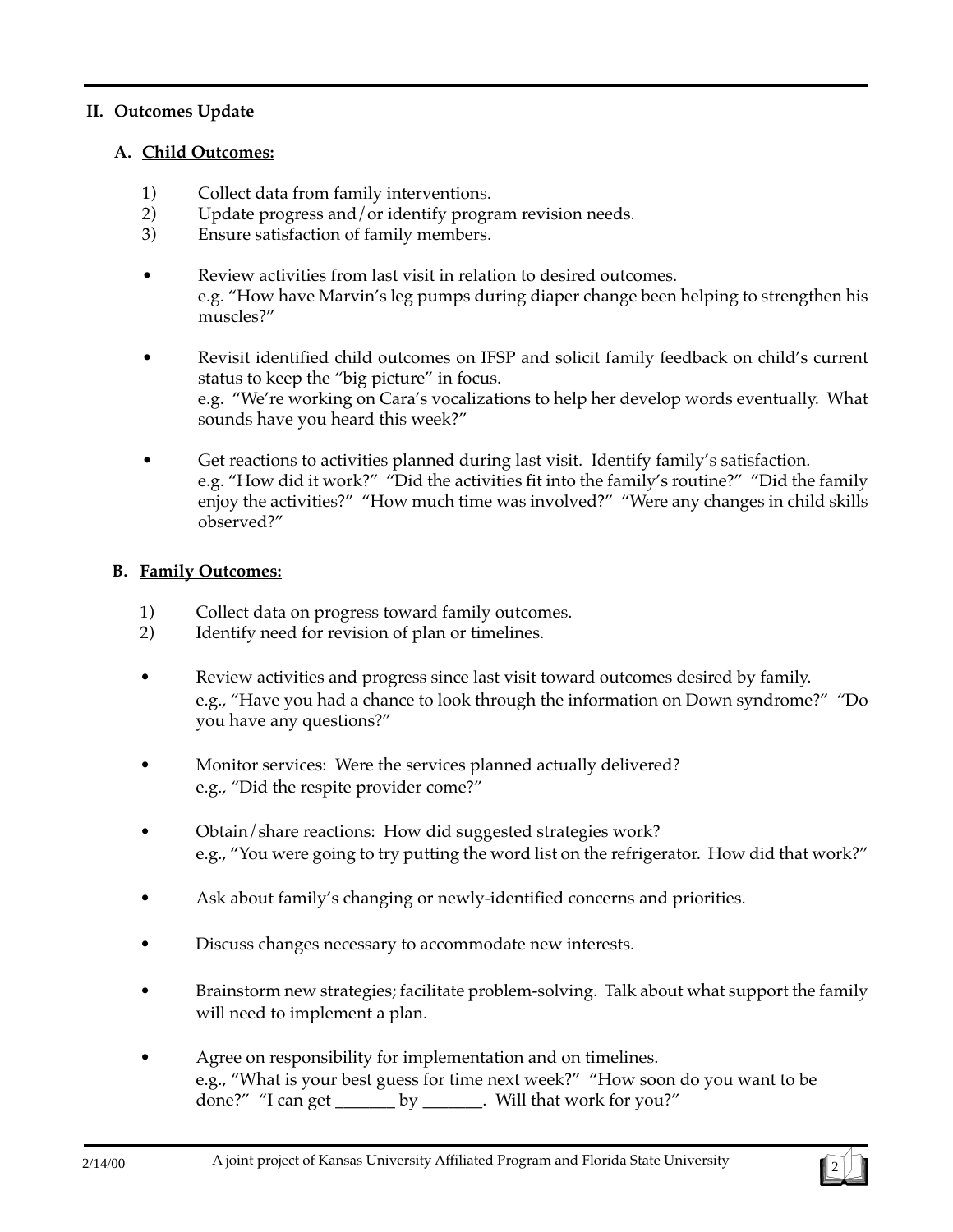#### **III. Planned Activities:**

- Observe and participate in activities, as agreed upon. Collect data as it occurs. Does your activity data compare to family data?
- Brainstorm about new or adapted activities and variations. Review adaptations or variations on daily routines used to embed practice to be sure there is enough, but not too much.
- If appropriate, introduce new skill or intervention strategy within a preferred routine or activity. Brainstorm what works, what doesn't. Be sure to establish positive context and enhance parent competence.
- Explain purpose and relationship to child's development (information sharing).
- Practice activity with the family. Give feedback, and suggest new ways, if needed. Revise strategies, and repeat, if necessary.
- Mutually determine best method for data collection. Sketch out a data system, if needed, identifying options for when, how much, or why to document.
- Practice and problem solve together until caregiver is comfortable.
- Agree on routines and activities to use, which targets to embed, where and how many, with which strategies, and how to observe and document change.

#### **IV. Closure**

- Briefly summarize the home visit and restate the major decisions made. Solicit family input on acceptability and accuracy.
- Thank the family for their participation. Double check their satisfaction with their level of participation. Do they want more, less, different? Emphasize the importance of their contribution to the child's program and the team's success.
- Complete necessary paperwork. Involve family in record keeping, if appropriate.
- Review schedule and appointments. Who is going to do what and when?
- Plan for next contact; e.g., date, time, purpose, any necessary changes. Identify routines, settings, and activities so everyone is ready.